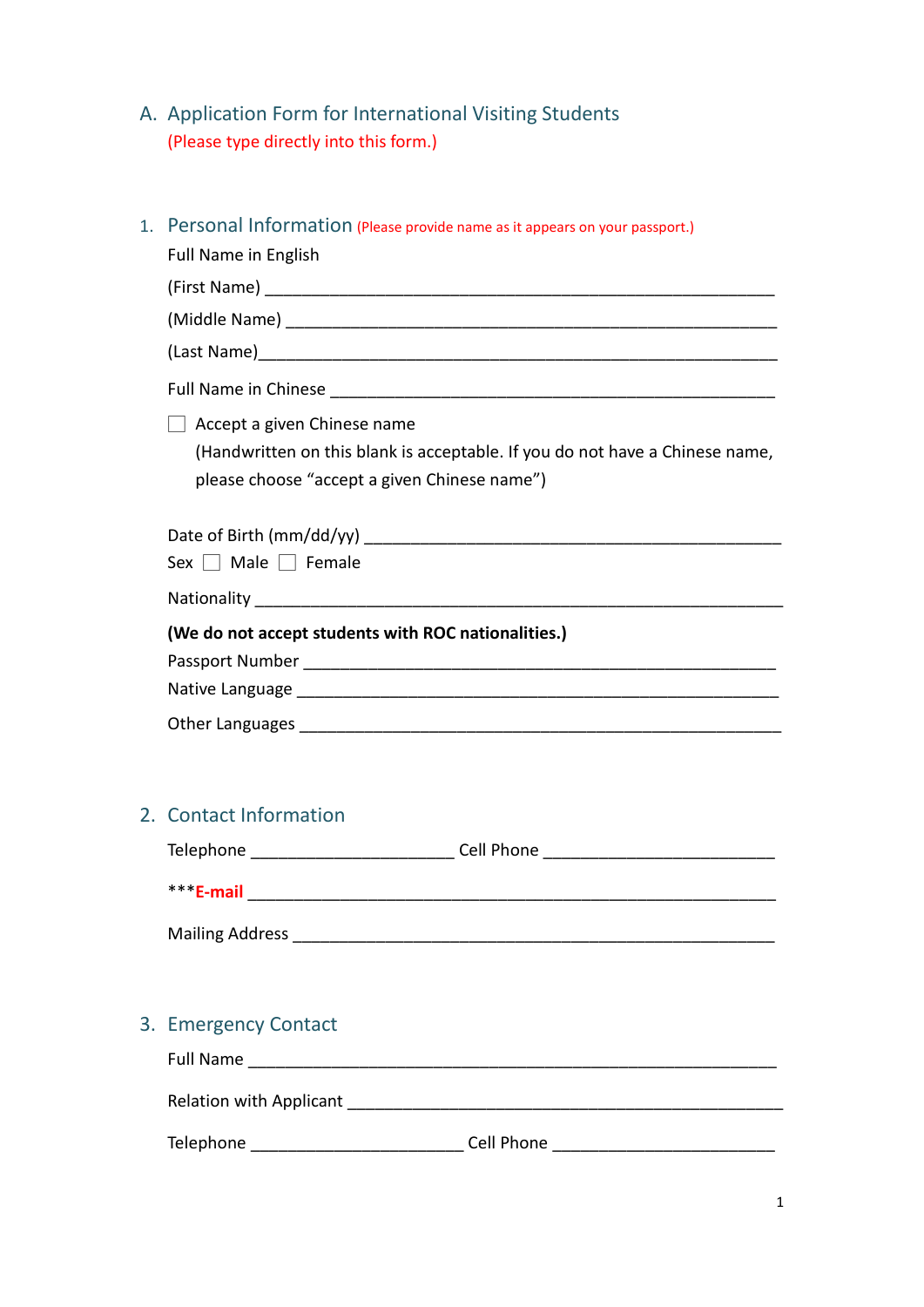| E-mail  |  |  |  |
|---------|--|--|--|
|         |  |  |  |
| Address |  |  |  |

# 4. Home University Information

| Name of Home University _______________                                             |  |  |  |
|-------------------------------------------------------------------------------------|--|--|--|
|                                                                                     |  |  |  |
|                                                                                     |  |  |  |
| $\Box$ Undergraduate                                                                |  |  |  |
| Graduate (   Master   PhD)                                                          |  |  |  |
| Which year is the current year of your study?                                       |  |  |  |
| $\Box$ 1 <sup>st</sup> year $\Box$ 2 <sup>nd</sup> year $\Box$ 3 <sup>rd</sup> year |  |  |  |
| $4^{\text{th}}$ year $\Box$ 5 <sup>th</sup> year $\Box$ 6 <sup>th</sup> year        |  |  |  |
| Other<br>(please specify)                                                           |  |  |  |

## 5. Stay at SHU

Duration of Stay at SHU

(The longest stay for visiting student is one year.)

|          | Two weeks                        |  |  |
|----------|----------------------------------|--|--|
|          | Expected arrive & departure date |  |  |
|          | Arrival on                       |  |  |
|          | Departure on                     |  |  |
|          | One semester                     |  |  |
| One year |                                  |  |  |
|          | <b>Other Period: From</b><br>To  |  |  |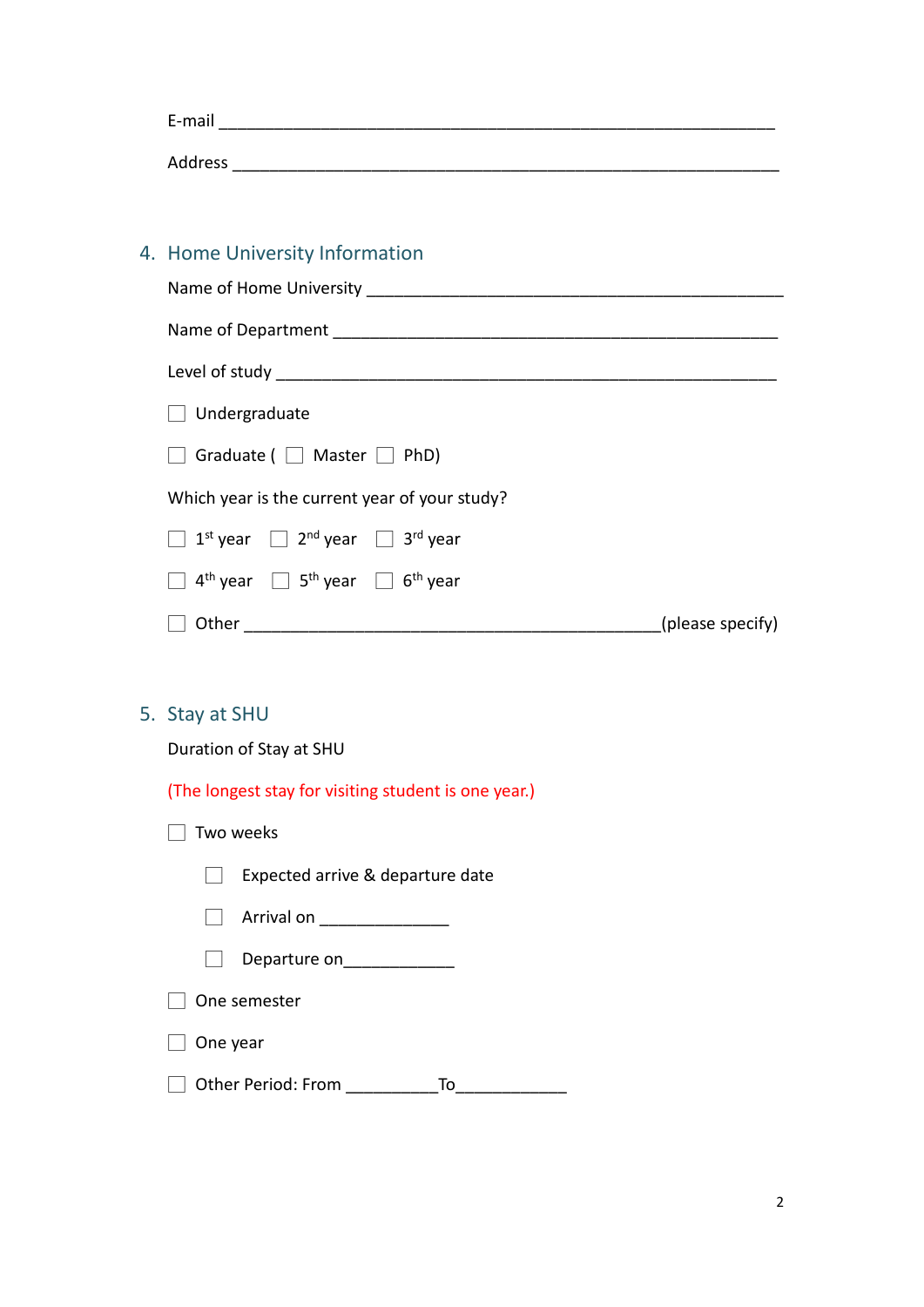#### 6. Language Proficiency

- a. **D** English Native Speaker
- b. English Level

Certificate Level

Self-evaluation (Range: 1-10, where 1= poor and 10 = excellent) \_\_\_\_\_\_\_\_\_\_\_\_\_\_\_\_\_\_\_\_\_\_\_\_\_\_\_\_\_\_\_\_\_\_\_\_\_\_\_\_\_\_\_\_\_\_\_\_\_\_\_

c. Mandarin Level \_\_\_\_\_\_\_\_\_\_\_\_\_\_\_\_\_\_\_\_\_\_\_\_\_\_\_\_\_\_\_\_\_\_\_\_

Certificate Level

Self-evaluation (Range: 1-10, where 1= poor and 10 = excellent) \_\_\_\_\_\_\_\_\_\_\_\_\_\_\_\_\_\_\_\_\_\_\_\_\_\_\_\_\_\_\_\_\_\_\_\_\_\_\_\_\_\_\_\_\_\_\_\_\_\_\_

#### B. Accommodation

Do you want to apply for dormitory?

| Yes |                |
|-----|----------------|
|     | Quad beds room |
|     | Twin beds room |
| N٥  |                |

\*Student should pay the dormitory fee on the check-in date.

#### C. Statement of Purpose

In the space below, please indicate in Chinese or English your motivations and plans for studying at SHU. (Please use additional sheet if there is not enough space here.)